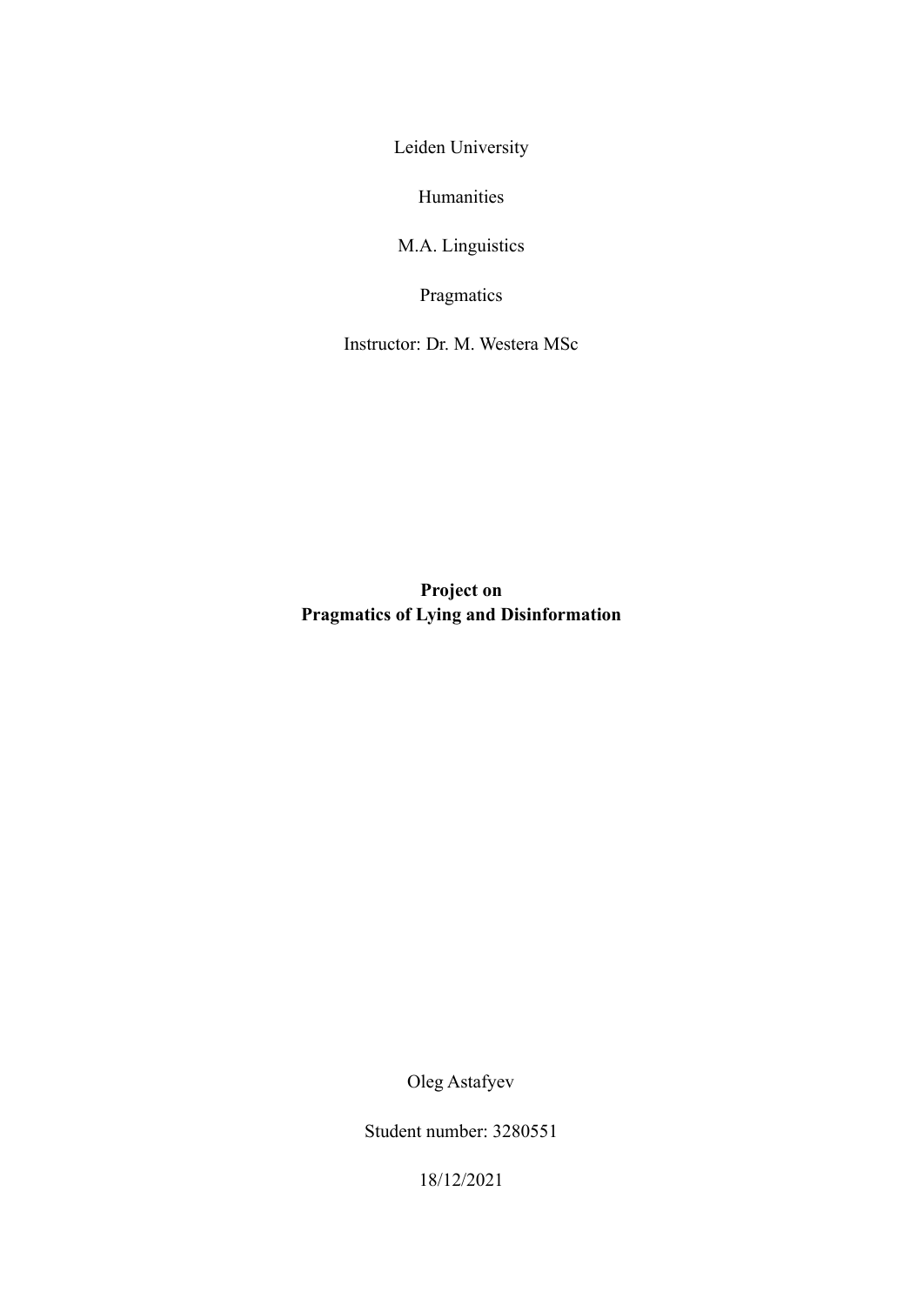# **Table of contents:**

| 1.0 Introduction                                  | $\overline{2}$ |
|---------------------------------------------------|----------------|
| 2.1 Defining a lie                                | $\overline{2}$ |
| 2.2 Prototype definition of a lie                 | 3              |
| 2.3 Revisiting Chen et al. 2013                   | 5              |
| 2.4 The improved definition of a lie              | 8              |
| 3.0 Conclusion and questions for further research | 10             |
| <b>References</b>                                 | 11             |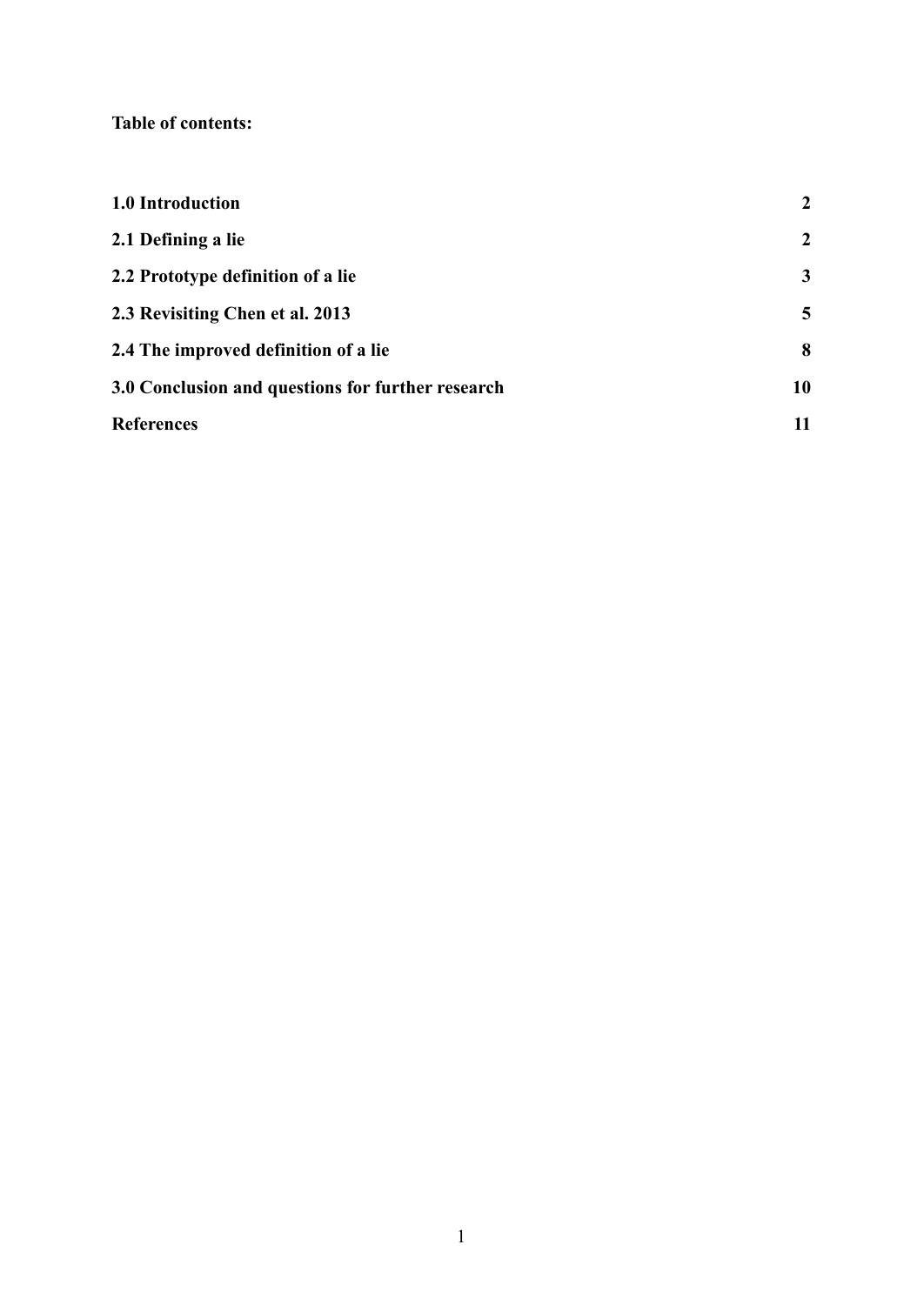### <span id="page-2-0"></span>**1.0 Introduction**

Lies and lying have long been of significant interest for a great many researchers from such fields as philosophy, psychology, forensics and linguistics (Meibauer 2018). This particular project was decided to have a focus on the very fundamental level, namely the definition of a lie. Thus, the central questions of this paper are:

- 1. What is/(are) the most effective definition(s) of a lie, i.e. what definition allows one to judge with a considerable degree of precision whether and to what extent an utterance is a lie?
- 2. If there is a way, how can such definition(s) be improved?

The project is structured as follows: Subsection 2.1 explains why defining a lie is an arduous task. The subsections 2.2 and 2.3 introduce the available definitions within the prototype approach and showcase how well they can be applied to a range of example-scenarios (all of the examples used in the project are invented from scratch unless indicated otherwise). The subsection 2.4 provides a side-by-side overview of the performance of the definitions in question and introduces a newly-synthesised, improved definition of a lie. Section 3.0 concludes the project and outlines a set of questions for further research.

#### <span id="page-2-1"></span>**2.1 Defining a lie**

What is a lie? Something so usual and ingrained in our minds, it is understood intuitively. However, if one was asked to give a concise definition for it or describe the typical features of a lie, complications arise. The most straightforward approach would be to state that a lie is anything that is not true. Such definition is indeed concise, universal and straight to the point. The problem with this definition is that, perhaps unfortunately, truth-value is not the sole factor of a lie. In fact, a lie has an extremely convoluted nature. It exists in the domain of communication, which is regulated by society, in a sense that certain constraints are imposed on the speaker. Despite the putative freedom of speech one is only allowed to say this much without being frowned upon. Crucially, quite often blatantly telling the truth is a sure way to incur disfavour. At the same time, since the very childhood one is taught that telling lies is bad and wrong. Thus, a lie is somewhat of an intersection between falsity, moral objectionability, context, and, perhaps, a range of other different things.

A decent definition then must take into account all the nuanced aspects of our perception of what a lie is. This endeavour has proven to be challenging, since after centuries of debates there still is no universally accepted definition. Since listing and describing a vast number of theories is beyond the scope of this project, the reader is heartily referred to a more than extensive overview of the existing approaches to defining lying and the history behind them in *The Oxford Handbook of Lying* (Meibauer 2018).

The following discussion will focus on approaches which share the structural template of a prototype definition including a number of elements, i.e. certain features or conditions, which can be either present/fulfilled or not, and are inevitably representing the most crucial aspects of the subject defined.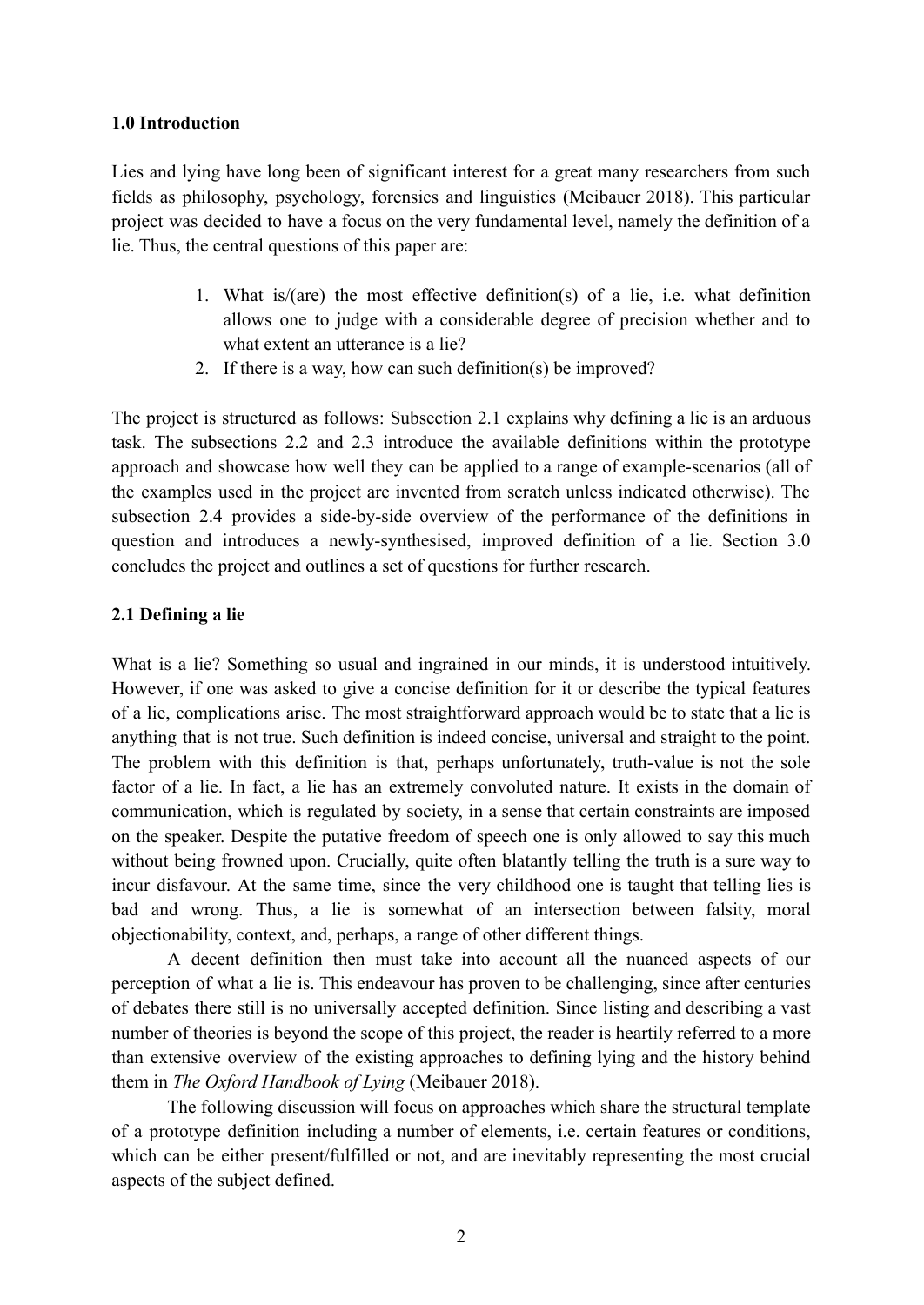## <span id="page-3-0"></span>**2.2 Prototype definition of a lie**

Coleman & Kay (1981) were the first to propose a *prototype* definition of a lie containing three main elements:

- 1. the falsity of an utterance
- 2. the speaker's belief in the falsity of an utterance
- 3. the speaker's intention to deceive.

The elements, albeit being dichotomous, are intended to allow for varying degree of membership or scalar framework of lies, i.e. utterances endowed with all the three elements are considered proper, full-fledged lies, whereas those lacking some elements are then less lie-like. It is important to note that elements do not equally contribute to the lie-likeness of an utterance, according to results of the C&K's experiment, the belief in falsity is the most important element, intent to deceive is the second most important and the actual falsity is the least important (1981:35).

The motivation for using this kind of a dynamic structural template with variable elements instead of the 'rigid' notion of lie, e.g. anything that is untrue is a lie, stems from the fact that speakers produce *technically false* utterances daily as members of a society. Almost any situation involving a polite remark may lead to the production of a *social lie* (C&K 1981:29). Consider [1]:

 $\lceil 1 \rceil$ 

- a. What a lovely surprise!
- b. This is the best birthday present I've ever received!
- c. Come by anytime you want.

In day-to-day situations all these remarks may not be wholeheartedly meant, one could even say that most of the times they are not, thus the utterances are false and a speaker knows that, i.e. believes in their falsity. Two out of three elements of the definition are present, the only one lacking is the intent to deceive. It can be argued that the absence of the intent to deceive is not guaranteed, and, indeed, it is not impossible to imagine scenarios, where social lies are meant to deceive, since, ultimately, it is decided by the speaker. However, just as Grice presupposed that speakers and listeners are, in general, willing to cooperate, I dare to take the liberty of presupposing that social lies lack the intent to deceive, and are merely a part of the game of manners all members of society are obliged to play. Now consider [2]:

[2]

- Josh did not do his homework. When asked to hand it in, he tells the teacher:
- My dog ate my homework.

The utterance is false, Josh believes it to be false and also intends to deceive the teacher in order to escape the punishment. All three elements are present, thus Josh's utterance is considered a full-fledged lie. Hence, the prototype definition by C&K allows one to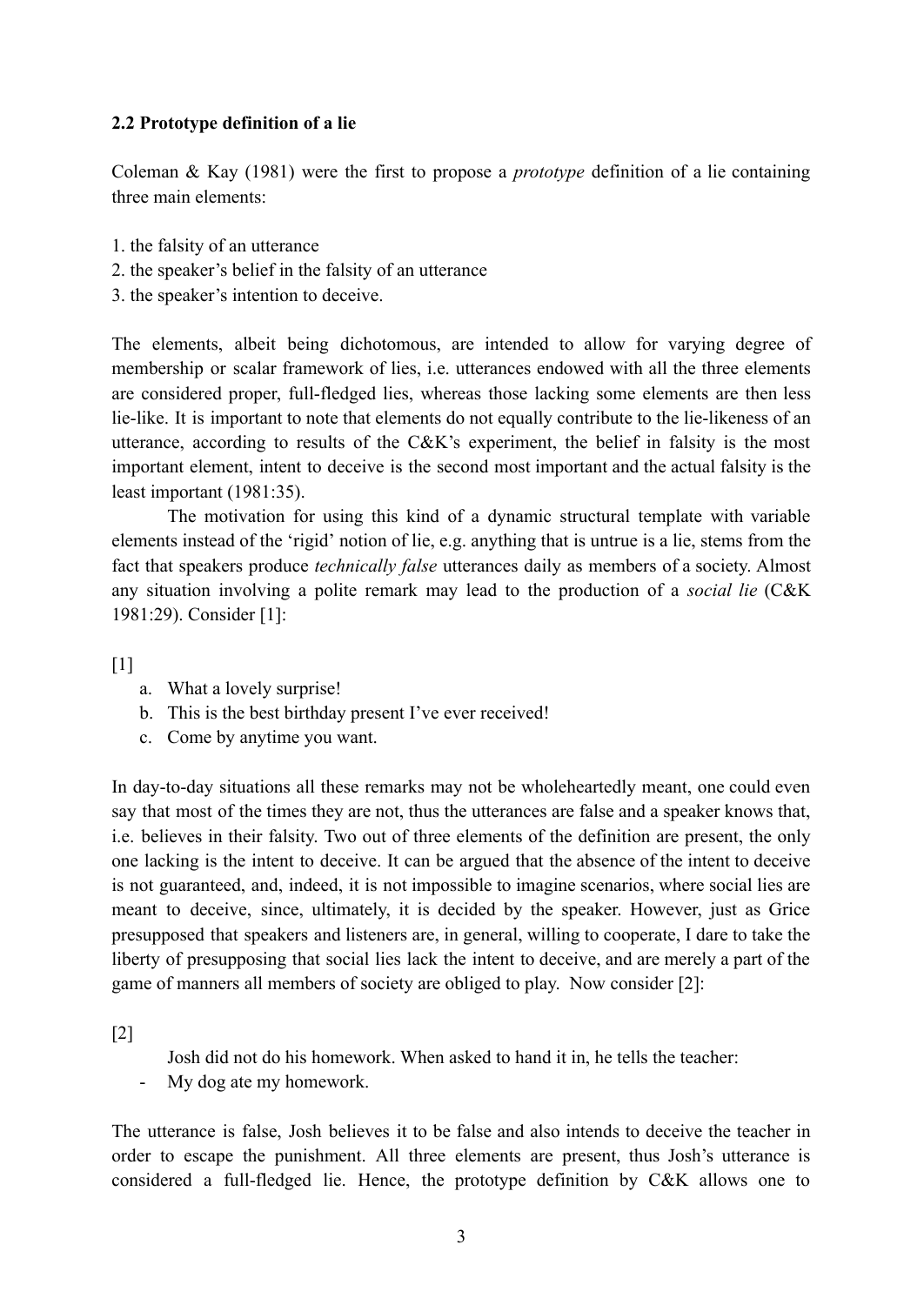differentiate between [1] and [2], i.e. judge the lie-likenesss in a more precise way, instead of just labelling them equally as lies due to the utterances being false.

The ability of a definition to account for a multitude of contexts and assign the degree of a lie with a considerable precision is what is argued here to be the *power* of a definition. C&K's prototype definition is quite powerful, since apart from the more or less straightforward examples above, it facilitates the judgement on the lie-likeness of the less clear-cut cases, such as jokes, metaphors and even lying with implicatures, e.g. lying by saying the truth.

Since both jokes and metaphors often involve technically false statements and are produced by speakers who are aware of that, they are inherently bound to scoring more than zero on the lie-likeness scale. The remaining element of intent to deceive, however, is, as a rule, absent, since the speaker intends the untruth to be uncovered, recognised by the hearer, for the desired communicative effect to be achieved. Thus, the existence of the third element in the definition prevents jokes and metaphors from being assigned to the same 'group' as other, far less amicably intended lies.

What about false implicatures, e.g. cases of lying by telling the truth? Consider [3]:

### [3]

Suzy and Lucy are friends. Lucy has recently started dating Peter, and Suzy is jealous and upset, since her friend is not spending as much time with her as she used to. One day the girls arrange a sleepover, and Suzy is happy to spend some quality time with her friend. "It's just like in the good old times", she thinks to herself and decides that it is time to get her friend back. She tells Lucy that the day before she saw Peter with another girl in the cafe. Peter, in fact, was in the cafe with his sister, and Suzy is aware of this.

Two first elements of the definition will not detect any lie-like activity in Suzy's utterance, since Suzy is telling a truth. However, she does that with the intent to deceive Lucy, to make her think that Peter is having an affair. Thus, even though Suzy is telling a 100% truth, what she intentionally implicates by that is false, and the third element of the definition secures the increase in the lie score of the utterance.

Thus, C&K's prototype definition has proven itself robust and quite powerful. It allows for determining the extent to which an utterance is a lie. A salient advantage is the context-dependent nature of the elements 2 and 3, it facilitates the flexible application of the generalised template in a variety of situations, as illustrated by the examples above, ranging from usual conversational utterances to jokes, metaphors and more intricate cases like lying by telling the truth. However, there still remain some contexts in which the lie-likeness cannot be adequately determined by means of the C&K's definition:

### [4]

a. A parent tells a kid that Santa is going to bring him/her presents if they behave well - 100% lie according to C&K definition, has all three elements: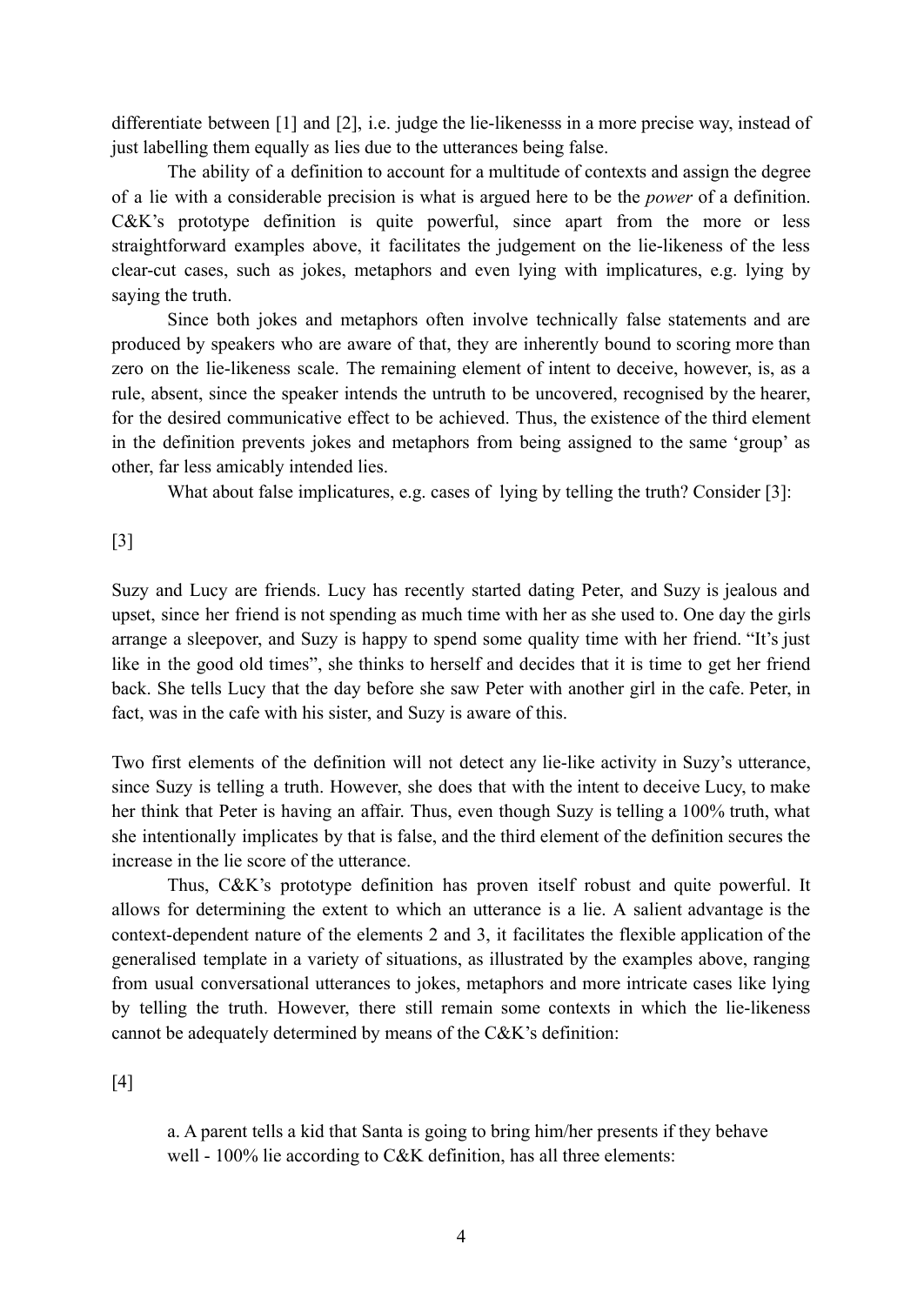1. falsity - Parents will be the providers of the presents, not Santa

2. belief in falsity - Parents know that they will be the providers of the presents

3. intent to deceive - Parents want the kid to believe that Santa is real and he will be the provider of the presents

b. Sergei Mavrodi tells people that they will become significantly richer if they invest into his company. - 100% lie according to C&K definition, has all three elements:

1. falsity - Mavrodi's company is a fraud, people won't get richer

2. belief in falsity - Mavrodi know for sure that the only person getting richer is himself

3. intent to deceive - Mavrodi wants people to believe they will get richer by investing

Per C&K definition both situations are full-fledged lies, however it is quite clear that [4a] is significantly different from [4b] at least in a sense that [4a] is far more harmless. Cases like [4a] are the most problematic, since it is due to the societal or cultural norms people might not necessarily perceive [4a] as a lie. Clearly, some other factors, apart from those mentioned as elements in the C&K's definition, are at play here, e.g. moral objectionability to an utterance, whether its effect has the harmful potential or not. This, in turn, complicates things even further, since coming up with a universal template for judging whether something is moral or not is, to say the least, far from an easy task.

Coleman & Kay pioneered the prototype approach with their definition of lying. They made it powerful enough to account for a wide range of contexts, however such complex cases like [4a] indicate that, perhaps, the definition is underspecified and calls for introducing new elements or reworking the present elements from a new perspective. This challenge, in a way, was taken up by Chen et al. 2013, whose approach will be introduced in the next section.

# <span id="page-5-0"></span>**2.3 Revisiting Chen et al. 2013**

The definition of a lie by Chen et al. 2013 is partially built on C&K's legacy, with a range of newly introduced and reworked old elements. Chen et al. noticed that even though C&K's definition indeed supports the idea of scalarity of the notion *lie*, the elements in question are not scalar themselves - an element is either present or absent. To compensate for this conceptual drawback they propose the version of the definition with only one bivalent element (See [5(A)]):

- [5] *Pragmatic definition of lying*
	- Lying is a speech act that
	- (A) presupposes the semantic untruth of an assertion, *p*, and
	- (B) displays various degrees of lie-likeness depending on

i. the extent to which the speaker intends to conceal the untruth of *p* (Other things being equal, the more the speaker intends to conceal the untruth of *p*, the more lie-like *p* is)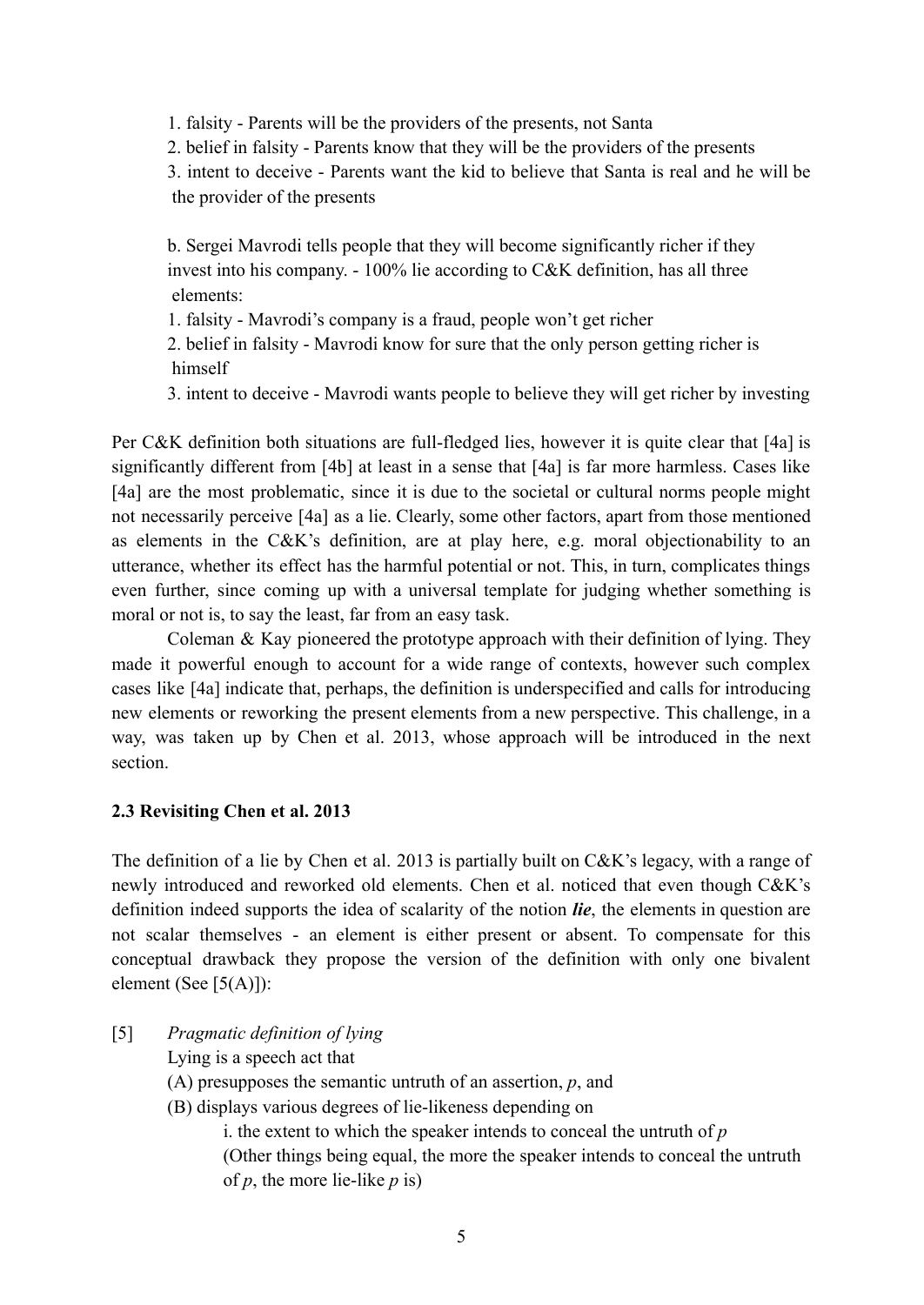ii. the extent to which *p* benefits self and/or hurts others (Other things being equal, the more *p* benefits self, the more lie-like it is) iii. the extent to which *p* benefits other (Other things being equal, the more *p* benefits other, the less lie-like it is).

(Chen et al. 2013:390)

Scalarity of the elements in [5(B)] and newly added variables of *benefit* and *intent to conceal the untruth* (which in essence are byproducts of C&K's *intent to deceive*) make a significant contribution to increasing the power of the definition, since due to these changes it allows for a much more fine-tuned assessment of the lie-likeness and is supposed to account for even more complex contexts. The only way to find out whether this is truly the case is to apply it to various scenarios.

While the benefit variables can indeed help in demarcating 'social' lies, which according to Chen et al. (2013) are often connected to politeness, from full-fledged lies that contribute to socially reprimanded acts, there are cases where it is extremely hard to think in categories of benefit, especially when no material benefit is involved. Consider [6]:

[6]

Parents tell their son that he was found in a cabbage patch. Is it a lie?

The assertion is false. The intention to conceal the untruth of the assertion must be present to some degree, because otherwise parents could have just told the truth. Now when it comes to variables of benefit, everything gets more complicated. It is possible to claim that such an assertion benefits parents (self) in a sense that it liberates them from having a 'serious' talk with their son, which might be an issue for someone. Does such an assertion benefit their son (other)? Hardly so, as being uneducated on such topics like birth and sex could lead to disastrous consequences in his future life. Naturally, such claim is an exaggeration, however it does not take away the fact that the judgement process about the variables of benefit can become extremely complicated, as it is largely dependent on personal views and beliefs.

As was demonstrated in the previous section the element of *intent to deceive* is what allowed the definition by C&K to judge jokes and metaphors (those which involve technically false statements) adequately, i.e. not labelling them as 100% lies. The definition by Chen et al. lacks this element in principle, however it still is able to account for such contexts , due to the presence of the element B(i). Consider [7]:

[7]

She is a bomb. Is it a lie?

The assertion is false. It is highly unlikely that the speaker intends to conceal the falsity, in fact, the untruth must be immediately recognisable for the hearer to perceive the utterance as an instance of a figurative language and thus produce the desired effect of language play.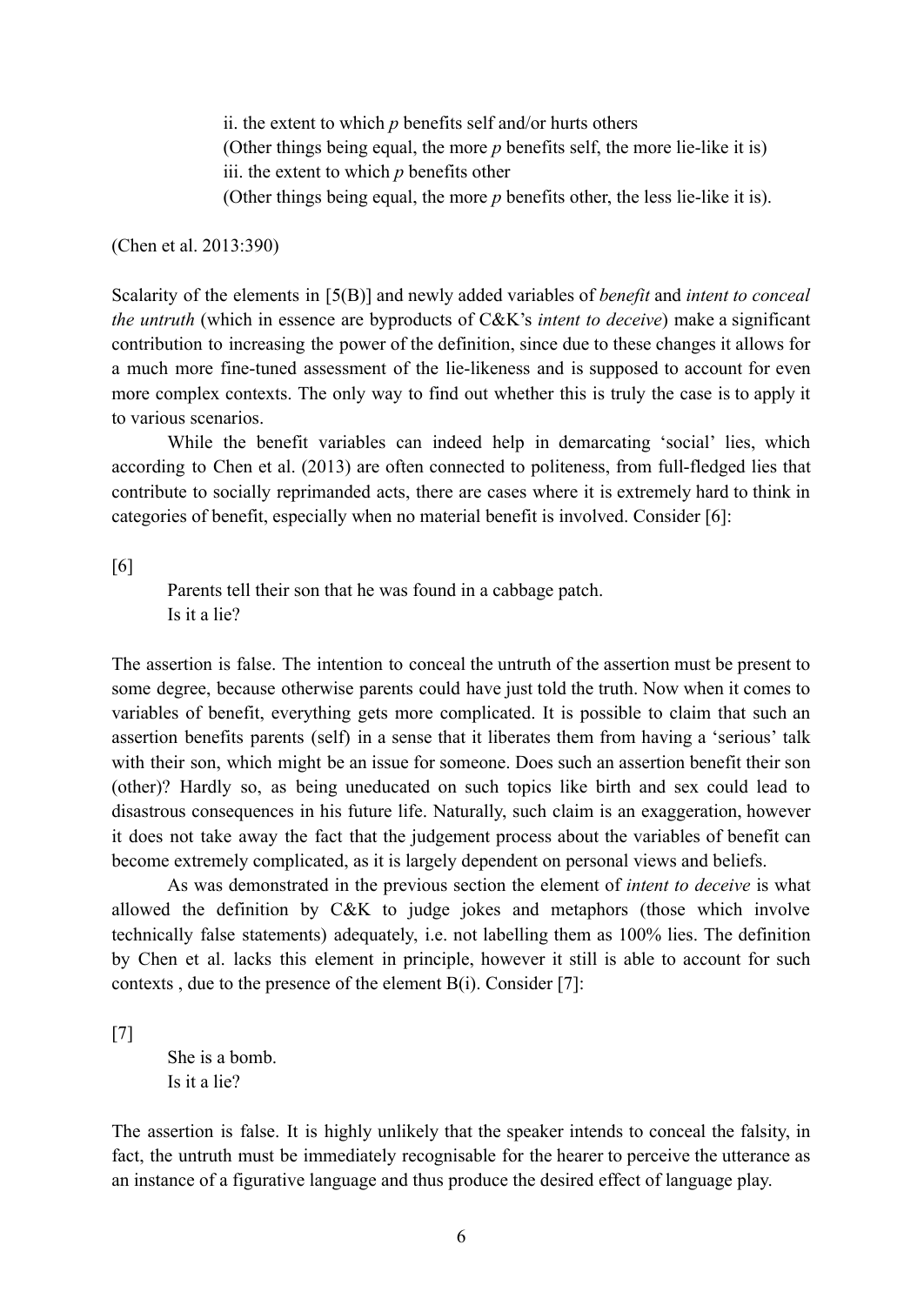The same line of reasoning holds for jokes. The hearer must be able to discern the playfulness of the speaker's intention to properly engage with a joke.

In contrast with the C&K's definition, the definition by Chen et al. 2013 can handle contexts like [4], mainly due to the added variable of benefit. See [8]:

| <b>Elements</b>                                                    | Santa-story                                                                                                                                                              | Mavrodi-story                                                                                         |
|--------------------------------------------------------------------|--------------------------------------------------------------------------------------------------------------------------------------------------------------------------|-------------------------------------------------------------------------------------------------------|
| $(A)$ untruth                                                      | $^{+}$                                                                                                                                                                   | $\pm$                                                                                                 |
| $(B)$ <i>i</i> . the degree of intent<br>to conceal the<br>untruth | Probably lower, since<br>nothing significantly<br>dramatic will happen if the<br>truth is found out                                                                      | Probably higher, if the truth<br>is found out, he will have to<br>deal with the legal<br>consequences |
| <i>ii.</i> the degree of benefit to<br>self                        | Arguably, some degree of<br>benefit for parents in a form<br>of well-behaved children<br>might be present                                                                | The highest degree possible,<br>lots of money made fast                                               |
| <i>iii.</i> the degree of benefit to<br>other                      | Arguably, higher degree of<br>benefit to other, the child has<br>both the motivation to<br>behave well, has something<br>magical to believe in and to<br>look forward to | X                                                                                                     |

|  | [8]<br>Analysis of [4] using the definition by Chen et al. in [5] |  |
|--|-------------------------------------------------------------------|--|
|  |                                                                   |  |
|  |                                                                   |  |
|  |                                                                   |  |

As illustrated by [8], using the definition by Chen et al. allows for a much more adequate and accurate judgement of the given contexts - the Mavrodi case will have a significantly higher lie-score than Santa case. Hence, in these circumstances, the definition by Chen et al. clearly outperforms the definition by C&K.

Thus, the definition by Chen et al. indeed shows an improved performance in various contexts in comparison to the C&K's definition. Not only is it able to handle [4], it also allows for a much more precise judgement of the contexts covered by C&K's definition, by virtue of the elements being scalar, rather than bivalent. However, there still remain some problematic contexts even for the improved definition by Chen et al. Consider [9]:

[9]

An elderly woman comes home from her grocery shopping and sees that the window is broken. She sees the grandson of her friend named Jack passing by and asks whether he saw who did it. Jack smirks and tells her:

- Bobby and Pete were playing with a ball nearby.

Bobby and Pete were indeed playing with a ball that day, however they did not break the window. Did Jack lie?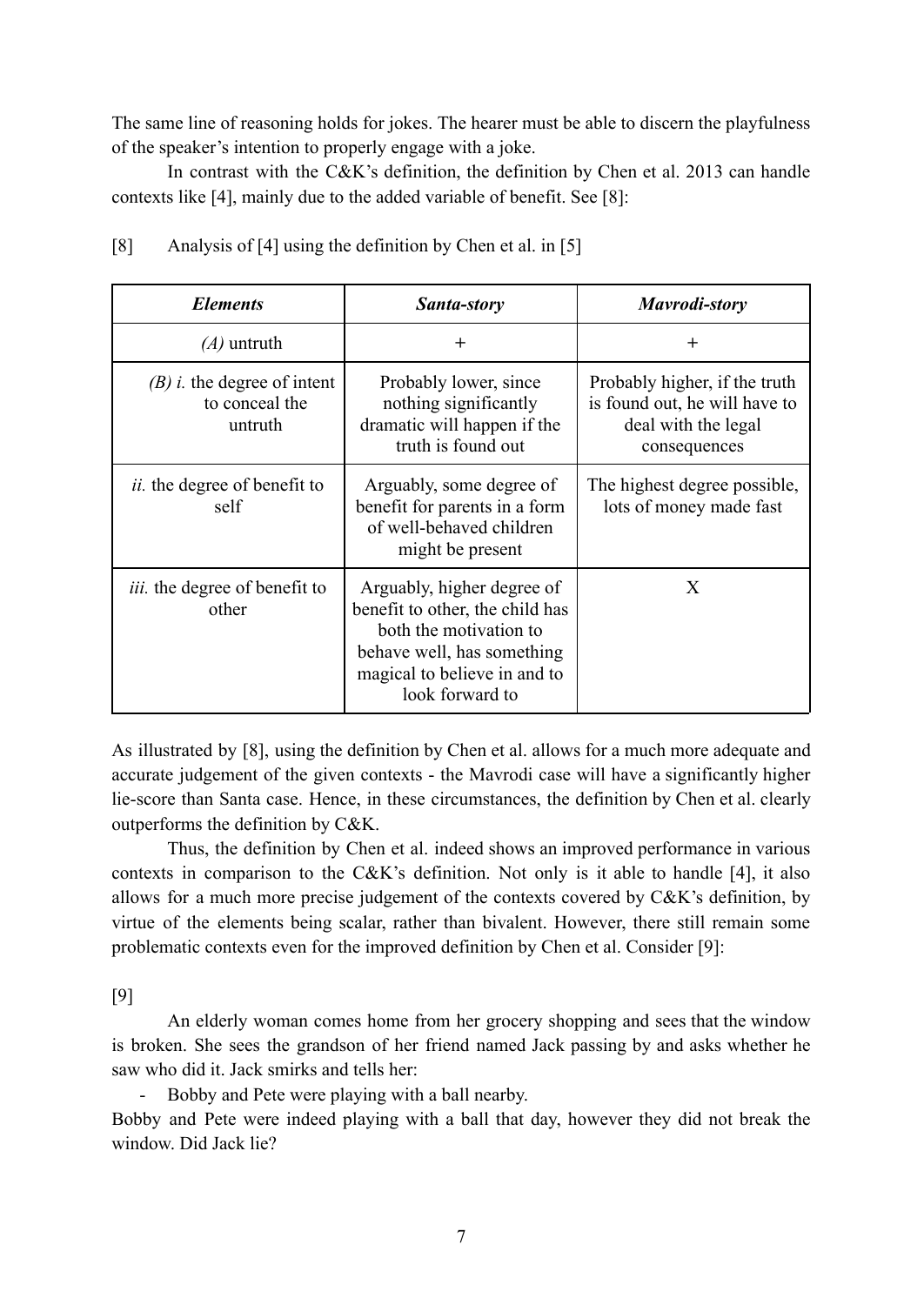This context becomes problematic for the definition, if we assume that Jack intentionally misled the elderly woman, i.e. made her think that Bobby and Pete broke the window and at the same time made sure that he cannot be accused of anything, since he merely stated the truth. Jack's assertion indeed was true, hence Jack does not have to conceal anything, so elements A and B (i) of the definition render a zero lie-score for Jack's assertion so far. B(ii) and B(iii) will thus be the only elements which will provide an opportunity to increase the total lie-score of his utterance, however it will still score lower than it should. This problem arises due to the fact that the definition by Chen et al. does not explicitly account for cases of false implicatures. Suggestions on how the definition can be improved will be introduced in the next section.

# <span id="page-8-0"></span>**2.4 The improved definition of a lie**

In the previous sections it was shown that while both definitions by C&K and Chen et al. are quite robust and have certain advantages over each other, there still remains a range of possible improvements. [10] provides a side-by-side overview of both definitions' performance:

[10]

| <b>Context</b>                                                    | $C\&K$                                                                    | Chen et al.                                                                                                                   |
|-------------------------------------------------------------------|---------------------------------------------------------------------------|-------------------------------------------------------------------------------------------------------------------------------|
| Social lies as in [1]                                             | $\pm$<br>Accounted for due to the<br>element of <i>intent to deceive</i>  | Accounted for due to the<br>element of <i>benefit</i>                                                                         |
| Full-fledged lies as in [2]                                       | $^{+}$                                                                    | $\div$                                                                                                                        |
| Metaphors/Jokes (involving)<br>technically false statements)      | $^{+}$<br>Accounted for due to the<br>element of <i>intent to deceive</i> | Accounted for due to the<br>element of <i>intent to conceal</i><br><i>the untruth</i> , also due to the<br>element of benefit |
| False implicatures (e.g lying)<br>by saying the truth as in $[3]$ | $^{+}$<br>Accounted for due to the<br>element of <i>intent to deceive</i> |                                                                                                                               |
| Complex cases like [4]                                            | Unable to demarcate<br>'harmless' lies from harmful<br>ones               | Accounted for due to the<br>element of <i>benefit</i>                                                                         |

As is evident from [10] the element of *intent to deceive* in C&K's version plays a significant role, whereas in the version by Chen et al. variable of *benefit* has greater influence. In principle, the *intent to deceive* is indirectly embedded in the definition by Chen et al. via the interplay of the *intent to conceal the untruth* and the *benefit* variables. However, as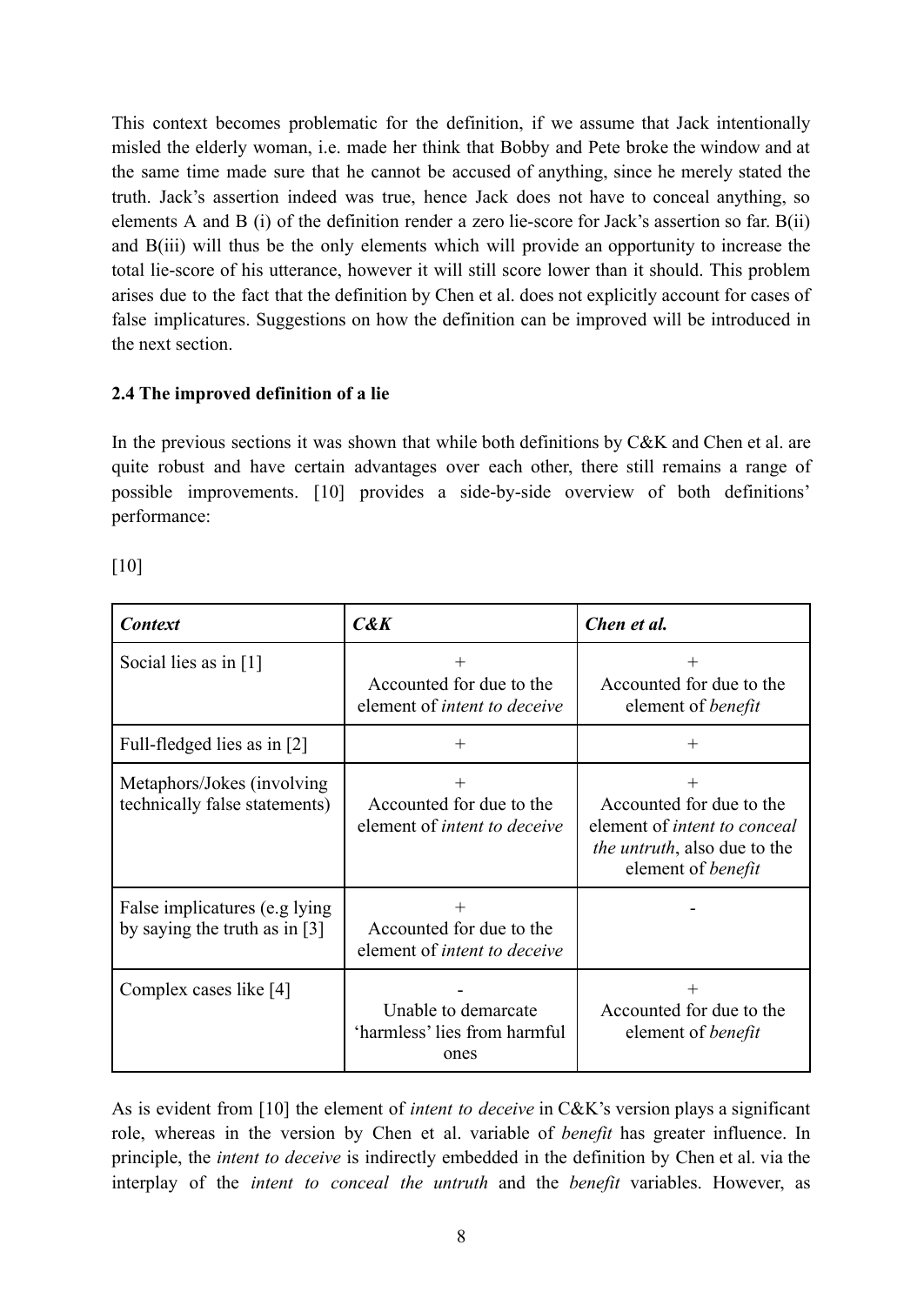demonstrated by [9], when lying does not necessarily involve untruth, the lack of *intent to deceive* element is responsible for the incorrect lie-likeness prediction.

Perhaps, if both definitions were combined in a meaningful way, an improved, even more powerful, and accurately accounting for the greatest number of contexts definition could be created. The main problem of the discussed definitions is that the C&K's version is underspecified and the version by Chen et al. is, in a way, overspecified. Hence, the synthesised definition must aim at maintaining the balance between the two.

The strongest feature of C&K's definition is its simplicity. Even though scalarity of elements in the definition by Chen et al. increase its power, it also introduces complications in the judgement process, e.g. determining the extent of benefit to self/other is often far from a straightforward task. The bivalency of elements in the definition by C&K allows to avoid this at the expense of accuracy of the judgement. Finding a middle ground between bivalency and scalarity is the most difficult challenge on the way to a perfect definition, and as of now I have no solution to offer.

To construct the improved definition it is necessary to weigh the existing elements of the two definitions and decide which ones are worthy to be included. Although *the intent to deceive* element has shown to be important and reliable, the *intent to conceal the untruth* seems to be a preferable option, it facilitates better judgement on the range of contexts. The *belief in falsity* element allowed C&K's definition to accurately judge the contexts where lies are transmitted by virtue of the speaker's unawareness of the falsity and thus, it would be plausible to include it into the improved definition, however its function is already covered by the *intent to conceal the untruth*, i.e. speaker would not intend to conceal the untruth if he is unaware of it. Furthermore, since lying is an intrinsically pragmatic phenomenon, i.e. it is the speaker who lies and not the words themselves, it appears logical to reformulate the first element in a way that it is more bound to the speaker-meaning, i.e. exchange 'utterance' or an 'assertion' for 'explicature'. Moreover, it is necessary to expand the first element beyond just the explicature and add the implicature, this way the definition will handle cases of lying by telling the truth. Finally, in pursuance of decreasing the complexity of judging on the benefit to self or others, the B(ii) element of Chen et al.'s definition "the extent to which *p* benefits self and/or hurts others" needs to be decomposed, that is, the extent to which *p* hurts others should be an independent element. This would allow the improved definition to handle cases where hurting others is not necessarily linked to benefitting self.

An attempt to synthesise a definition that accounts for all the nuances mentioned above is presented in [11]. Even though the scalarity of the elements has shown to introduce complications in the judgment process, it still remains a preferred option, since it provides more accuracy and flexibility (at least in some contexts).

[11] The improved definition of lying

A lie

(A) presupposes the falsity of an explicature or an implicature, *p*, and

(B) displays various degrees of lie-likeness depending on

i. the extent to which the speaker intends to conceal the untruth of *p*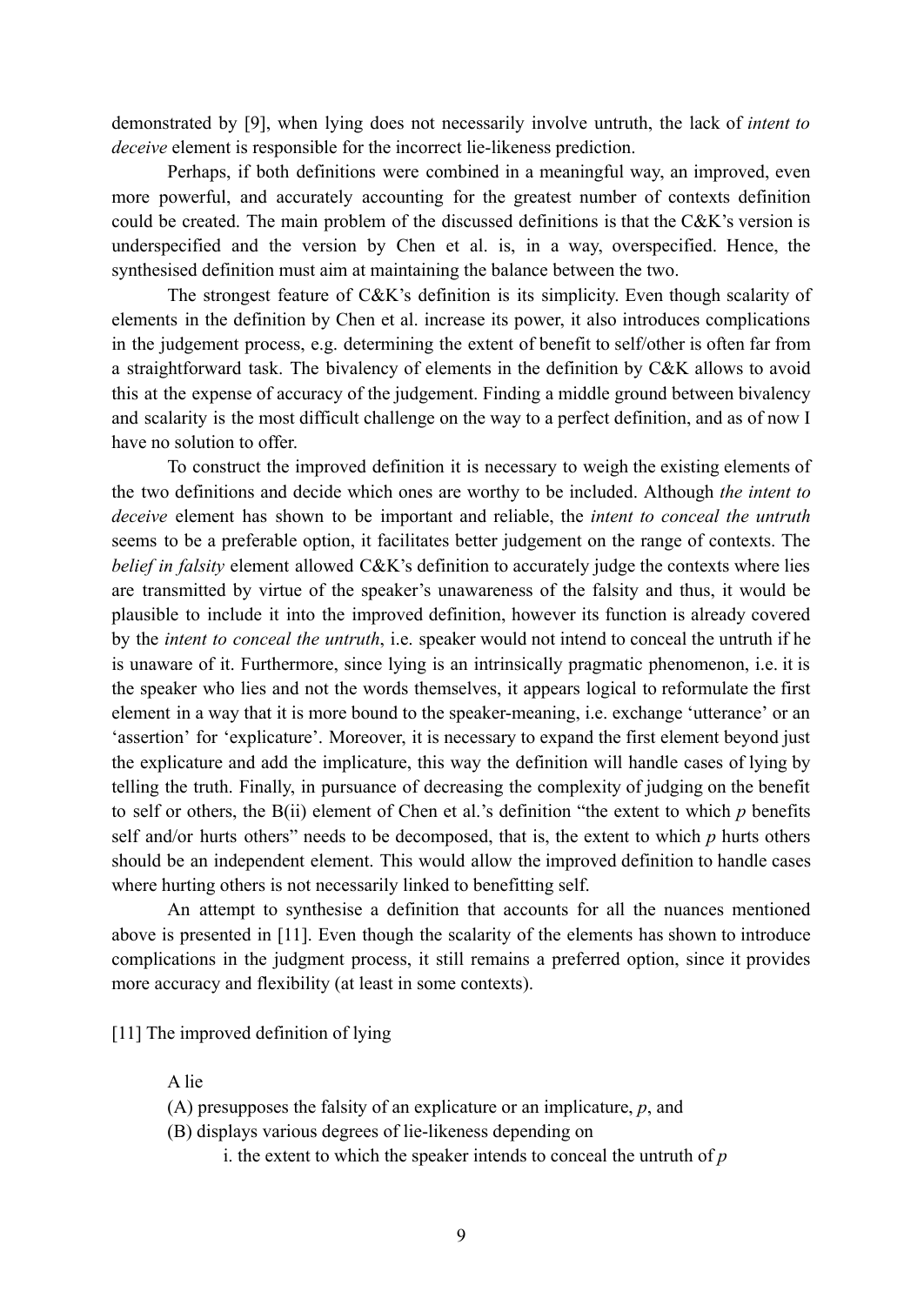(Other things being equal, the more the speaker intends to conceal the untruth of *p*, the more lie-like *p* is) ii. the extent to which *p* benefits self (Other things being equal, the more *p* benefits self, the more lie-like it is) iii. the extent to which *p* benefits other (Other things being equal, the more *p* benefits other, the less lie-like it is). iv. the extent to which *p* hurts other (Other things being equal, the more *p* hurts other, the more lie-like it is).

Albeit lacking the absolute novelty in structure and most of the elements, this definition is supposed to comprise the most valuable features of the definitions by C&K and Chen et al., as well as account for the shortcomings of each. Does this definition represent a significant improvement in defining a lie? The reader is more than welcome to put it to test and find out.

An important aside must be made before proceeding to the concluding section. The entirety of the discussion above is to be understood in direct relation to the English language. The idea of a prototype definition is inherently bound to a specific language and/or culture. Unfortunately, the aspect of language specificity in lying cannot be covered in full detail in this project. Thus, the reader is referred to Hardin 2010, Mondry & Taylor 1992 and Nishimura 2018.

#### <span id="page-10-0"></span>**3.0 Conclusion and questions for further research**

This project confirms the vastness of the challenge to define a lie. Forty years have passed since Coleman & Kay set the ground for the prototype approach, and it would not be an overstatement to say that the quest for the most effective definition is still not over. The modified fusion of the two most prominent, at least in the prototype tradition, definitions by C&K and Chen et al. in [11] aspires to be a humble contribution to this on-going mission. [11] is powerful and flexible enough to account for a wide range of contexts mentioned above while facilitating an arguably high degree of lie-likeness precision. Still, a number of points can be further improved. As discussed in subsection 2.4, a major step towards a better definition would be finding the golden mean between bivalency and scalarity of the elements, i.e. solving the under- vs overspecification conflict. Perhaps, fruitful observations can be made while studying other approaches to defining a lie, a prototype approach is just one out of a myriad. Another line of research which should be explored is the cross-linguistic investigation of lies. Looking at what is considered a lie by speakers of different languages should reveal whether even more generalised definitions or schemata with cross-linguistic validity can be introduced.